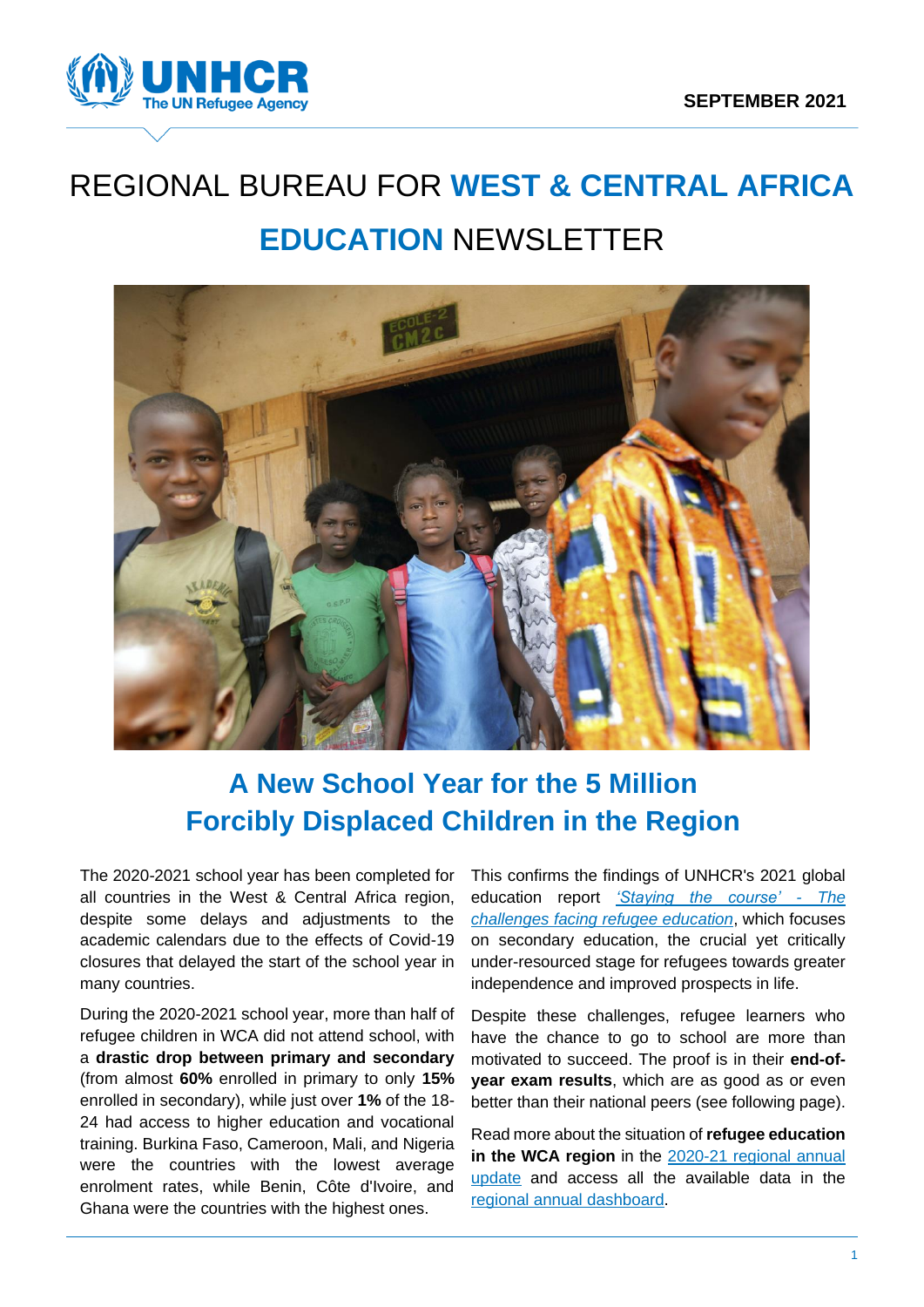

# **UNHCR'S EDUCATION INTERVENTIONS**



# Focus on Refugees' End-of-Year Exam Results

**Despite difficulties related to the Covid-19 pandemic, insecurity-related school closures, and structurally challenging learning conditions in the region, refugee students who are fortunate enough to have access to secondary school are giving their all to pass their endof-year exams with flying colours.**

## [SAHEL] Refugee Results Above National Averages

In the Sahel region, the national success rates for the Baccalaureate, the exam at the end of the secondary cycle, for 2021, were relatively low, with an average rate below 50%. In the four countries of Burkina Faso, Mali, Niger and Chad**, 1,238 refugee candidates** sat the national Baccalaureate, with an **average success rate of 53%.** In total, in the four countries, **660 refugee students graduated** from the Baccalaureate, **359 of whom were girls**. The success rate for refugees is higher than the national success rate in all four countries (although these figures should be put into perspective, as the number of refugee candidates is lower than the number of national candidates in the same country).



#### 2021 Baccalaureate Success Rates

### [CHAD] Testimonies of Refugee Candidates



Siddick Ibrahim Idriss, a 20-year-old Sudanese refugee in the Farchana region of Chad, prepared the Baccalaureate D Arabic series. To better face the exams, he worked in teams with five of his classmates six days a week. "*We practice for the Bac every day even in the rain, because the classrooms built by UNHCR allow us to work all the time*", says Siddick.

**"I HAVE ALWAYS DREAMED OF BEING A DOCTOR, BUT THAT CAN ONLY BE POSSIBLE IF I PASS MY BACCALAUREATE. BEING A DOCTOR IN THE REFUGEE COMMUNITY IS A GREAT PRIVILEGE."**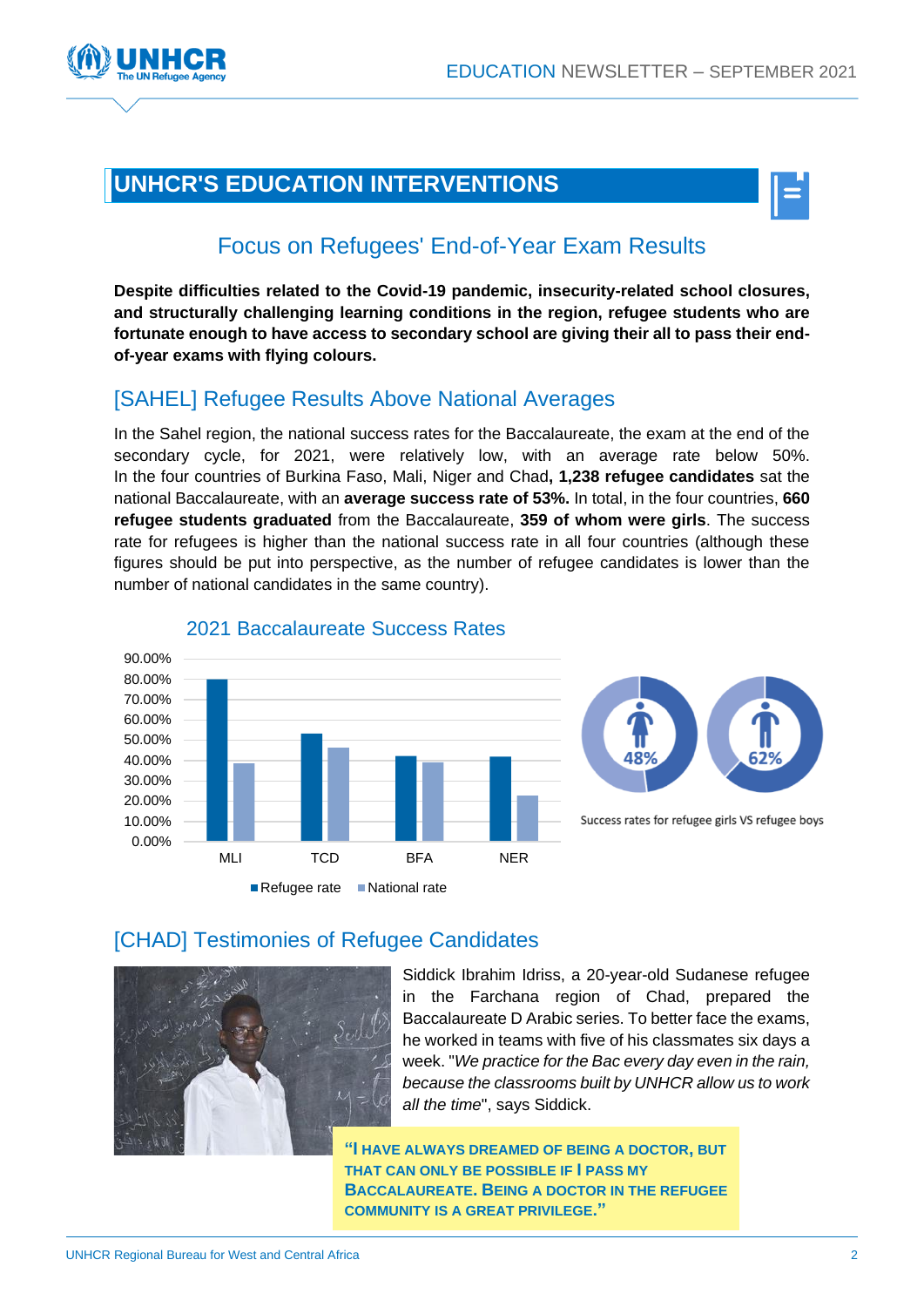

"*I was married to a man when I was only 15 years old. I must admit that it was a very hard blow for me. I saw my future going up in smoke*." These are the words of Djamila Abakar Ibrahim, a Sudanese refugee living in Kounoungou refugee camp and a candidate for the Baccalaureate A Arabic series. Djamila, who was born in 1999 in Nyala and arrived in Chad following the Darfur conflict in 2003, hopes to return to her country one day to provide the

necessary support and care to her community. This is what motivates her and sustains her dream of higher education.



**"I HAVE UNDERSTOOD THAT ONLY EDUCATION CAN OFFER OPPORTUNITIES. SO, IF I DON'T STUDY, MY FUTURE WILL NOT BE BRIGHT."**

#### **[A look back at the refugee school year in Chad](https://data2.unhcr.org/en/documents/details/88307)**

At the end of the 2020/2021 academic year, a total of **100,856 refugees** were enrolled in school, from pre-prinary to secondary. This represents an **11% increase** over the start of the school year and **713 more students** than in 2020 before the pandemic-related school closures. **Girls represent 51%** of the refugee population and **92% of refugee children are enrolled in the camps**. It should be noted that 17,475 Chadian students, including 5,089 in the camps, are also enrolled in UNHCR-supported schools.

Despite the increase in enrolment, the challenges remain significant as **53% of refugees aged 6-18 are still not in school**, 2 percentage points higher than in March 2020. This increase in enrolment but reduction in the schooling rate can be explained by the **new influxes of refugees** from Sudan and the Central African Republic since December 2020, and who are gradually gaining access to schools, but in smaller proportions than the refugees already there. The **economic impact of Covid-19 on the refugee households** could also explain the slowdown in enrolment. Individualised follow-up and support courses are currently being set up in the reception areas to enable the integration of new children, the re-enrolment of those who have dropped out and the support of pupils at risk of dropping out.

The end of the school year was particularly marked by preparations for the national examinations for the **Brevet d'Etudes Fondamentales (BEF)** and the **Baccalauréat**. 1,804 refugees took part in the BEF (88% attendance rate), 221 more than in 2020. 1,156 candidates took part in the Baccalaureate (98% attendance rate), a slight decrease of 50 candidates. Girls represent 63% of the BEF and 61% of the Baccalauréat candidates.

*Do you want more information on Refugee Education in Chad? Access the End-of-Year Dashboard 2020/2021 [here](https://data2.unhcr.org/en/documents/details/88307) and the Exam Results Dashboard [here](https://data2.unhcr.org/en/documents/details/88829).*

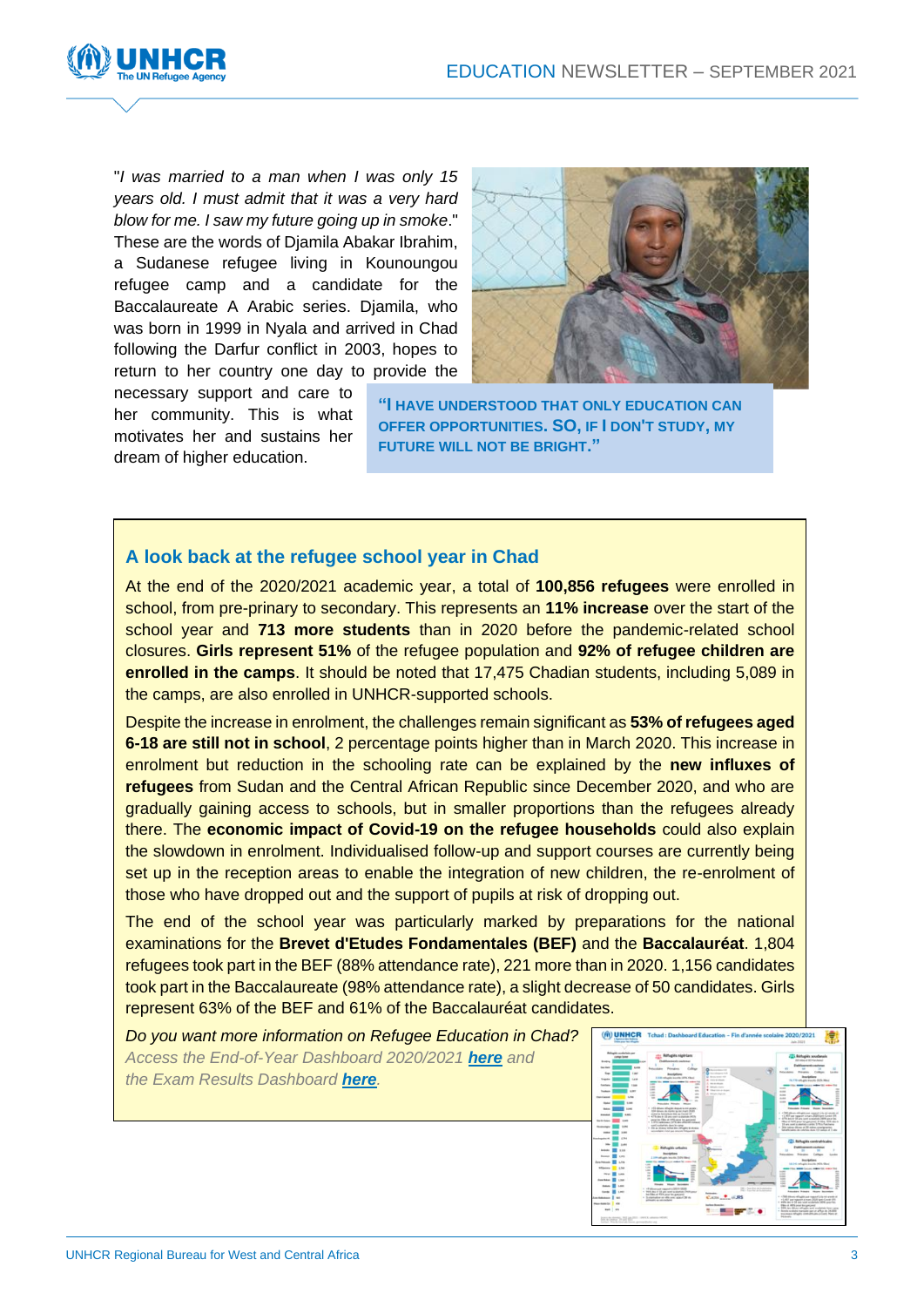

# Complementary Education Pathways: How Higher Education Contributes to Achieving Durable Solutions for Refugee Youth



**The Western and Central Africa (WCA) region is home to 1.4 million refugees and asylum seekers, of which almost 13%, representing 180,000 individuals, are between 18 and 24 years old.**

**To fully harness this demographic dividend and take advantage of the potential offered by youth to support economic development objectives in the region, it is essential to further support young refugees through improved education, training and employment opportunities.**

**[Complementary Education Pathways](https://www.unhcr.org/complementary-pathways-through-education.html)** are safe and regulated avenues by which refugees may move to a third country for the purpose of higher education, have their international protection needs met, while also being able to support themselves and reach sustainable and lasting solutions. UNHCR and partners are supporting complementary education pathways for refugee students from the West & Central Africa region through higher education scholarships and opportunities – Find out how with the portraits below.

# [\[CAMEROON-NIGER\] University Corridors to France: Two Refugee](https://twitter.com/UNHCRfrance/status/1438509282694074370)  [Students Welcomed by the University of Clermont Auvergne](https://twitter.com/UNHCRfrance/status/1438509282694074370)



Two Central African students, refugees from Cameroon and Niger, arrived in France to study for a Master's degree at the University of Clermont Auvergne. This project is the result of a collaboration initiated a year ago by the **University of Clermont Auvergne**, **UNHCR** and **Forum réfugiés-Cosi**.

This student mobility is carried out according to the model of the **university corridors**, a legal and safe admission route that allows refugees residing in a first country of asylum to pursue higher education in a third country. The scheme offers access to the university system, administrative and social support and financial assistance.

This project is supported by the French Embassies in Cameroon and Niger, Campus France, the City of Clermont-Ferrand, Crédit Agricole Centre France, Michelin and the Clermont Auvergne University Foundation.



*Read the Press Release [here](https://www.forumrefugies.org/presse/nos-communiques-de-presse/945-deux-etudiants-refugies-accueillis-par-l-universite-clermont-auvergne-2).*

### [CHAD] Refugees Access Bachelor's Degrees [thanks to Campus France](https://www.unhcr.org/fr-fr/news/press/2021/6/60d1ebdd4/monaco-le-hcr-et-bioforce-sengagent-en-faveur-de-la-formation-professionnelle.html)

Two young Central African Refugees have recently left Chad for France to pursue their university education through the **Campus France program**.

The two students, Ali Tchari (22 years) and Farouk Abakar Moussa (27 years), have both been accepted to pursue their bachelor's degree at the University of Strasbourg and University of Poitiers respectively. Ali will be studying History in first year while Farouk will be studying Communication and Information Management in the third and last year.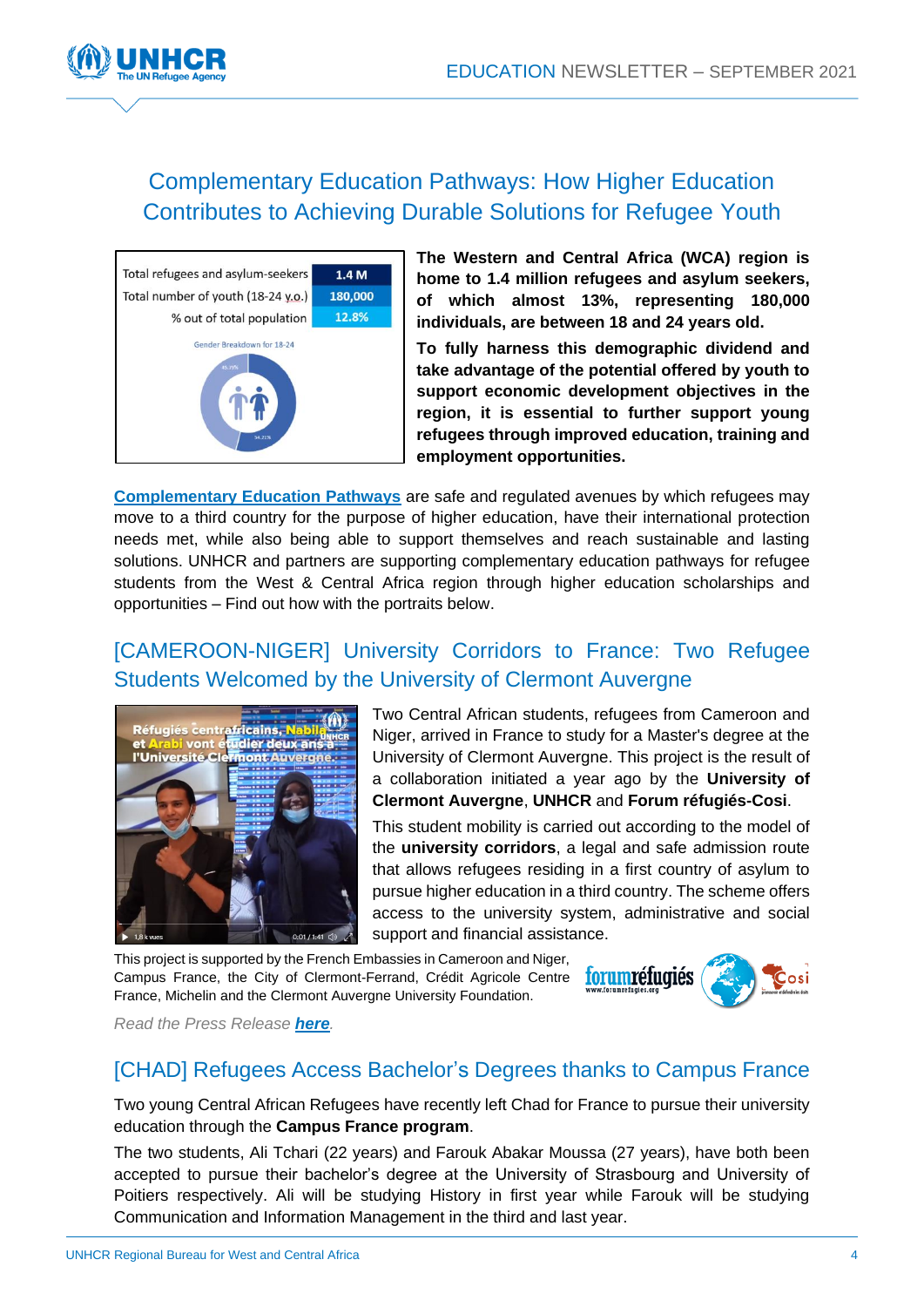



While the number of refugees eligible to attend university in Chad has reached over 3,100 since 2015, scholarship opportunities remain limited and **less than 2% of refugees aged 18 to 24 are currently enrolled at university**.

Ali and Farouk had both the chance to beneficiate from **UNHCR's scholarships in Chad** (the DAFI scholarship for Ali and UNHCR Mixed Movements scholarship for Farouk) for their undergraduate degree.

Ali (left) and Farouk (right) in front of their universities in Strasbourg and Poitiers, France.

# [UNHCR-ESSA Regional Report: Complementary Education Pathways in](https://www.unhcr.org/6124f6644)  [West & Central Africa](https://www.unhcr.org/6124f6644)

**UNHCR Regional Bureau for West & Central Africa** and **[Education Sub Saharan Africa \(ESSA\)](https://essa-africa.org/)** have produced a comprehenive report titled *['Complementary Pathways through Education for](https://www.unhcr.org/6124f6644)  [Refugees in WCA Region'](https://www.unhcr.org/6124f6644)*.

This mapping provides comparable data between **21 countries in WCA** on **educational and vocational opportunities available for refugees** within the region. The report also links the refugee protection qualities of education-based complementary pathways with the direct contribution of skillsprovision and capacity to countries in the region, rather than removing it to regions traditionally associated with complementary pathways.

In addition to providing international protection and durable solutions to refugees, **education pathways are considered an investment** in the region's capacity that could, in the long run, serve to address



the very drivers of displacement in the region.<br>Access the Report **[here](https://www.unhcr.org/6124f6644)**.

#### **Additional Resources on Complementary Education Pathways**

- Global Task Force on Third Country Education Pathways: [Website](https://edpathways.org/?fbclid=IwAR1NDLz_tCBYKscDsZjSUmeEY3XKzFip_jSZFLFWlsojliW31I5I9o75d8c)
- Global Task Force on Third Country Education Pathways (2021): [Minimum Standards for](https://wusc.ca/wp-content/uploads/2021/06/Global-Task-Force-Minimum-Standards-for-Complementary-Education-Pathways.pdf)  [Complementary Education Pathways](https://wusc.ca/wp-content/uploads/2021/06/Global-Task-Force-Minimum-Standards-for-Complementary-Education-Pathways.pdf)
- UNHCR, WUSC-EUMC, UNESCO (2020): [Doubling our Impact: Third Country Higher](https://www.unhcr.org/5e5e4c614.pdf)  [Education Pathways for Refugees](https://www.unhcr.org/5e5e4c614.pdf)
- UNHCR (2019): [Complementary Pathways for Admission of Refugees to Third Countries](https://www.unhcr.org/5ce55faf4.pdf#:~:text=Complementary%20pathways%20for%20admission%20are%20safe%20and%20regulated,may%20require%20operational%20adjustments%20to%20facilitate%20refugee%20access.)
- UNHCR, WUSC-EUMC (2017): [Building Educational Pathways for Refugees: Mapping a](https://wusc.ca/building-educational-pathways-for-refugees-mapping-a-canadian-peer-to-peer-support-model/#:~:text=Service%20of%20Canada)-,Building%20Educational%20Pathways%20for%20Refugees%3A%20Mapping%20a%20Canadian%20peer%2Dto,Student%20Refugee%20Program%20(SRP).)  [Canadian peer-to-peer support](https://wusc.ca/building-educational-pathways-for-refugees-mapping-a-canadian-peer-to-peer-support-model/#:~:text=Service%20of%20Canada)-,Building%20Educational%20Pathways%20for%20Refugees%3A%20Mapping%20a%20Canadian%20peer%2Dto,Student%20Refugee%20Program%20(SRP).) model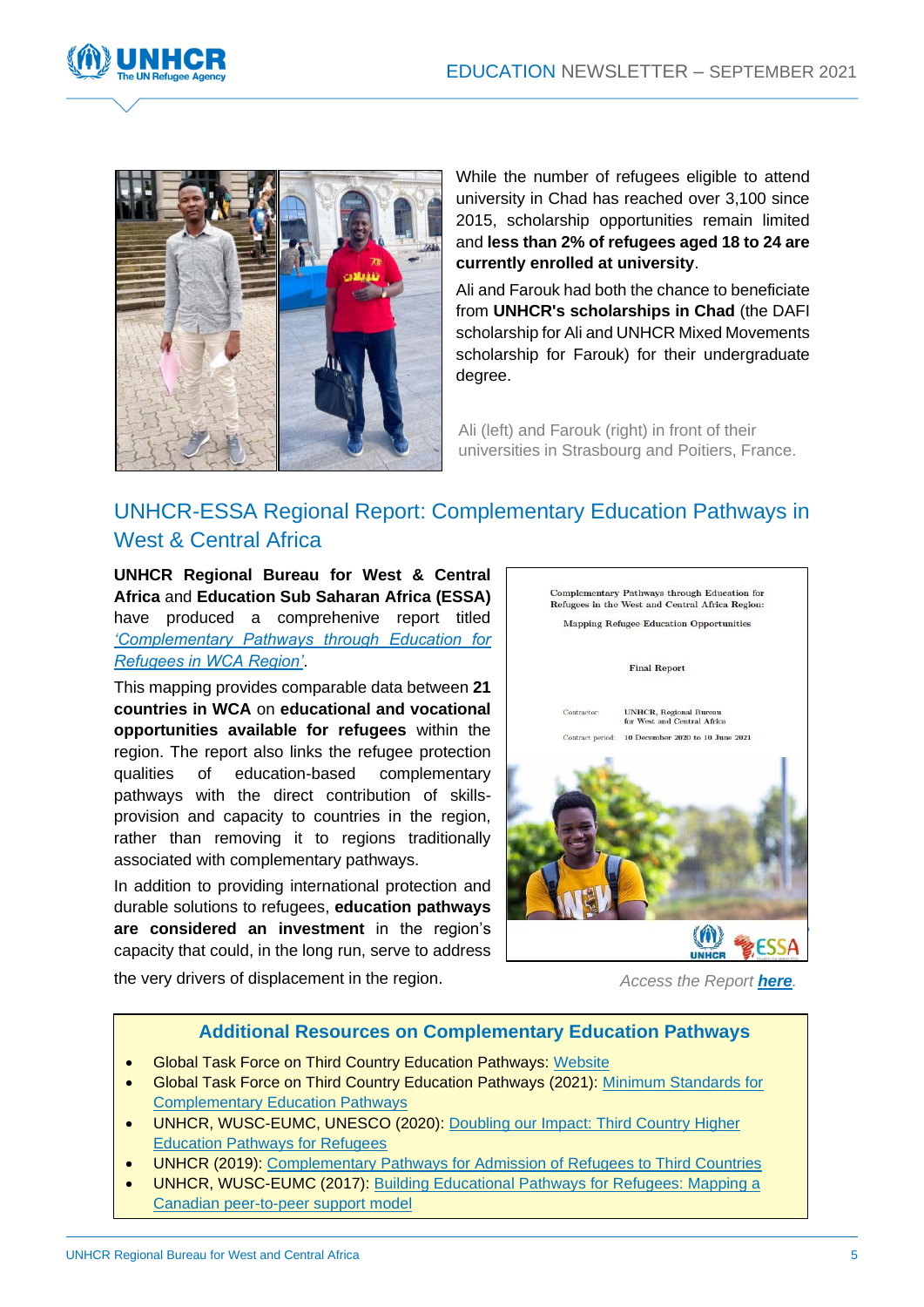

# **EDUCATION RESOURCES**



### [\[UNHCR\] Staying the Course: The Challenges Facing Refugee Education](https://www.unhcr.org/publications/education/612f85d64/unhcr-education-report-2021-staying-course-challenges-facing-refugee-education.html)



UNHCR launched its 2021 Education Report, *[Staying the](https://www.unhcr.org/publications/education/612f85d64/unhcr-education-report-2021-staying-course-challenges-facing-refugee-education.html) Course: [The Challenges Facing Refugee Education](https://www.unhcr.org/publications/education/612f85d64/unhcr-education-report-2021-staying-course-challenges-facing-refugee-education.html)*, which highlights the stories of young refugees around the world as they try to keep learning despite unprecedented disruptions triggered by the COVID-19 pandemic.

According to UNHCR data gathered in 40 countries, the 2019- 2020 **gross secondary level enrolment rate** for refugees stood

at only **34 per cent**. In almost every country, the rate trails that of host community children. While COVID-19 has been disruptive for all children, the report points out that for young refugees who already face significant obstacles to getting into school, it could dash all hopes of their getting an education.



*Read the report [here](https://www.unhcr.org/publications/education/612f85d64/unhcr-education-report-2021-staying-course-challenges-facing-refugee-education.html).*

### [\[Save the Children\] Build Forward Better](https://resourcecentre.savethechildren.net/node/19526/pdf/build-forward-better.pdf)

*[Build Forward Better](https://resourcecentre.savethechildren.net/node/19526/pdf/build-forward-better.pdf)* presents new analysis on which countries' **school systems are most vulnerable** to existing risks and future crises. DRC, Nigeria, Somalia, Afghanistan, South Sudan, Sudan, Mali, and Libya have education systems that are at 'extreme risk'.

The report also sets out what the global community needs to do to support ministries of education in those countries to prepare now. So that, even during emergencies, education systems can provide all children with good-quality, safe and inclusive opportunities to learn.



*Access the report [here](https://resourcecentre.savethechildren.net/node/19526/pdf/build-forward-better.pdf).*



# [\[INEE\] Creating an Enabling Non-Formal](https://inee.org/resources/creating-enabling-non-formal-education-environment-adolescents-and-youth?utm_source=INEE+email+lists&utm_campaign=ff5036f240-EMAIL_CAMPAIGN_2019_10_08_10_35_COPY_01&utm_medium=email&utm_term=0_710662b6ab-ff5036f240-25794544)  [Education Environment for Adolescents and Youth](https://inee.org/resources/creating-enabling-non-formal-education-environment-adolescents-and-youth?utm_source=INEE+email+lists&utm_campaign=ff5036f240-EMAIL_CAMPAIGN_2019_10_08_10_35_COPY_01&utm_medium=email&utm_term=0_710662b6ab-ff5036f240-25794544)

This new policy brief offers recommendations to strengthen the policy environment within which non-formal education is delivered and highlights key considerations for those planning, designing and implementing non-formal programmes that seek to meet the core education and skill development challenges faced by **out-of-school adolescents and youth**, particularly those affected by conflict, crisis, or forced displacement.

*Access the policy brief [here](https://inee.org/resources/creating-enabling-non-formal-education-environment-adolescents-and-youth?utm_source=INEE+email+lists&utm_campaign=ff5036f240-EMAIL_CAMPAIGN_2019_10_08_10_35_COPY_01&utm_medium=email&utm_term=0_710662b6ab-ff5036f240-25794544).*